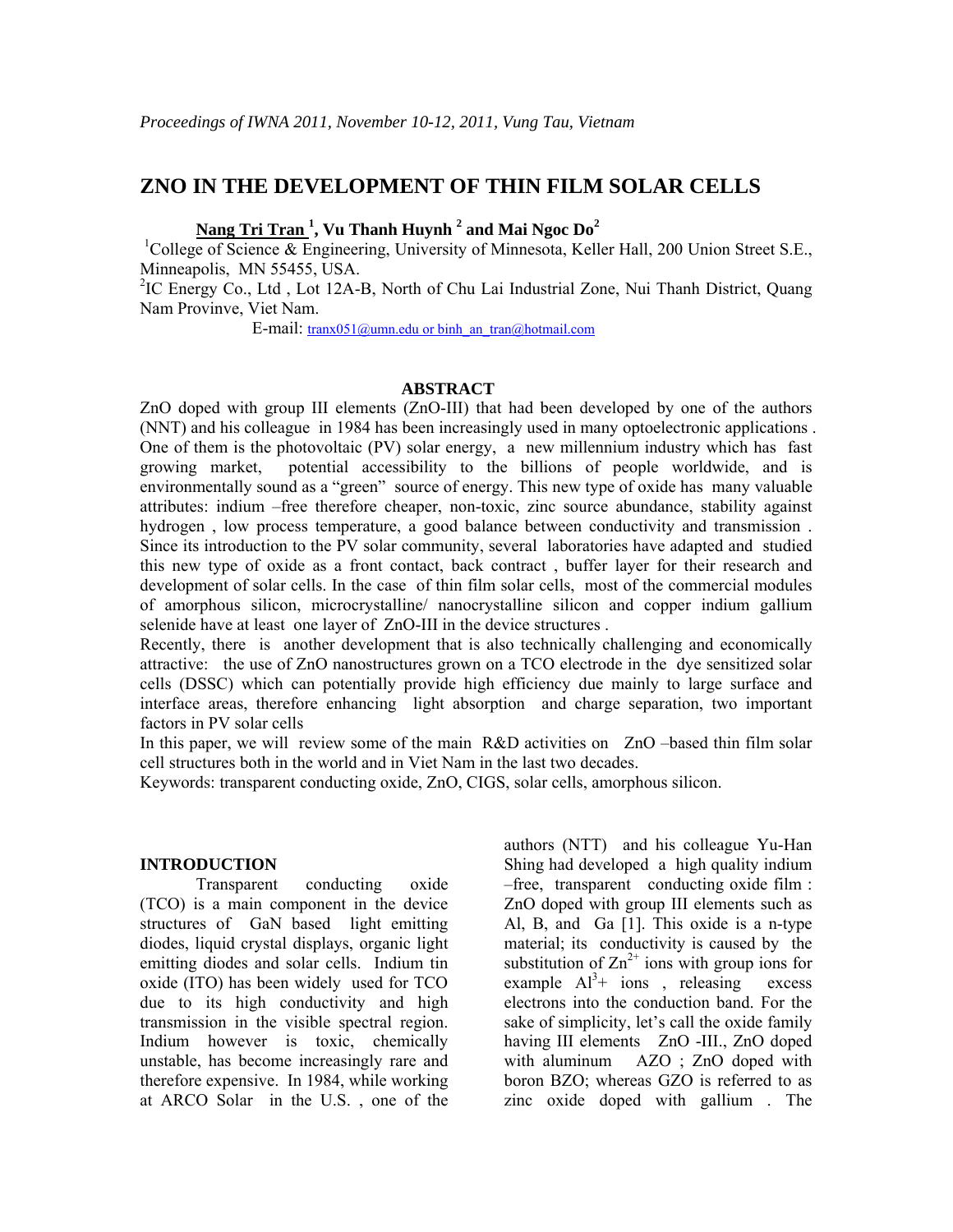obtained ZnO-III is a high band gap material which is non-toxic, stable against chemically reactive hydrogen (like plasma environment) , less expensive , abundant in zinc source , low process temperature , has a low absorption coefficient , and high transmission , therefore can be made thick (2- 3 µm) for better conductivity; those are distinctive features that have not been readily realized with indium tin oxide (ITO) and fluorine -or sometimes doped with antimony- doped tin oxide (FTO), the two TCO's that have dominated the optoelectronic industry in the last forty years.

 The ARCO's group had further incorporated this new type of oxide as a front contact layer , a back contact and a buffer layer in the development of amorphous silicon single junction (MTF modules), copper indium diselenide singlejunction solar cells , transparent solar cells, copper indium diselenide- amorphous silicon tandem cells (BCLIPSE modules) , MTF cell/ single crystal silicon tandem (ECLIPSE modules) ; some of them exhibited among the best conversion efficiencies at that time. Since then, many laboratories in the solar energy community have adapted this oxide in their research and development of thin film solar cells.

Recently, there is another development that is technically challenging and economically attractive: the use of ZnO nanostructures (such as nanowire, nanotips, nanorods, nanotubes) photoanodes on TCO in dye sensitized solar cells which can potentially provide high efficiency mainly due to large surface and interface areas, therefore enhancing light absorption and charge separation, two important factors in PV solar cells.

In this paper, we will highlight some of the R&D activities on  $ZnO$ based thin film solar cell structures both in Viet Nam and in the world in the last two decades Due to the scope of this article, we are not going to cover the application of ZnO-III in organic solar cells and single crystalline silicon / polysilicon solar cells, two other important members in the family of solar cells .

## **RESULTS AND DISCUSSION**

#### **History of the Development of Zinc oxide doped with group III elements**

Before we discuss the on-going activities on the ZnO- based thin film solar cells in the solar industry, we'd like to take some time reviewing our original works on the development of this interesting yet important material. Our first ZnO transparent conducting oxide was zinc oxide doped with aluminum (AZO) which was prepared, using the RF , magnetron and reactive sputtering techniques . The sputtering targets were either a single ZnO target with about 2 wt% of  $Al_2O_3$  or ZnO target and Al target (Demetron) ; that gave an Al content in the range of 0.2- 6 %. The sputtering systems were Perkin-Elmer, Torr-Vac II and in-line CPA sputtering. In the case of reactive sputtering, trimethylaluminum was employed for Al. The technical issue we had with the reactive sputtering was the existence of nodules on the metallic sputtering target after a certain period of utilization; that could create negative impact on the corrosion tracks and film uniformity. The substrate temperatures were in the range from room temperature to 350 C. One of our objective was to study the effect of hydrogen on the performance of AZO films for the two main reasons: (i) TCO is exposed to the hydrogen plasma in the process of making amorphous silicon (a-Si:H) solar cells and (ii) possibility of making ZnO-III in in a CVD system. Therefore, AZO :H, high resistive ZnO:H films or a combination of the two were studied. Another approach to evaluate the impact of hydrogen on AZO was to postanneal the film in the presence of hydrogen. Results indicated that hydrogen had not altered the characteristics of AZO, that led us to the study of ZnO using LP-CVD that would enable us to integrate the ZnO-III process in a full CVD coating line for amorphous silicon solar cells . We then further studied impact of other III elements (boron, gallium) on the characteristics of ZnO-III films. It was found that group III elements had increased the conductivity of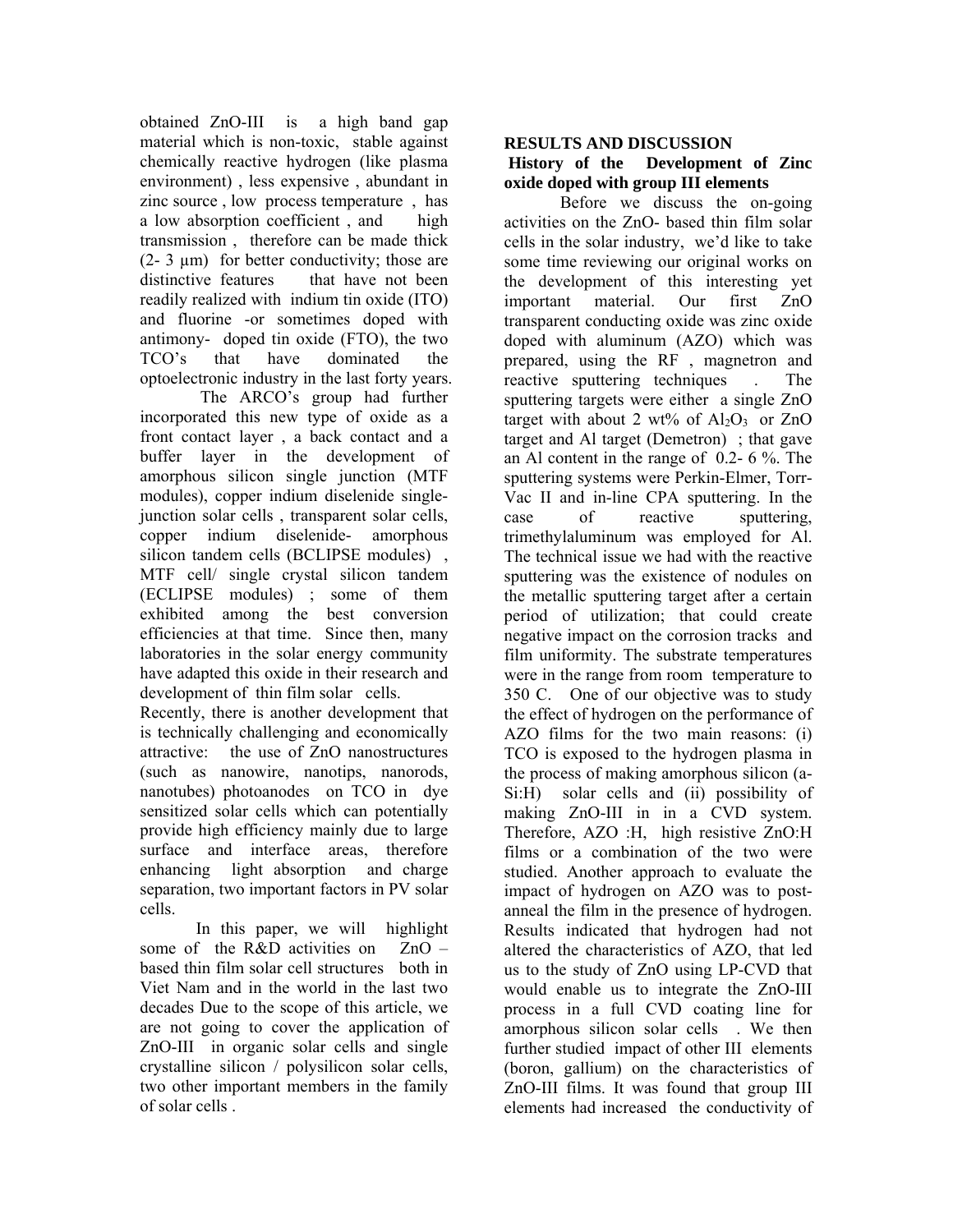ZnO films by several orders of magnitude and a concentration peak was . determined for each III element depending on the deposition conditions.

Optical and electrical properties of AZO are reported here as an example : Fig. 1 shows an average optical transmittance of 85% and an absorption of 5% over a wavelength range of 400 to 1100 nm and a resistivity of  $4.9 \times 10^{-4}$   $\Omega$  - cm. The Hall mobility and the carrier concentration were measured in the temperature range from 77 K to 300 K, which was  $34 \text{ cm}^2 / V - \text{sec}$  and  $2.8 \times 10^{20} \text{ cm}^{-3}$ , respectively. Carrier concentration showed a peak with concentration of group III elements. That is, carrier concentration went up with increasing aluminum.  $Al^{3+}$ substitutes  $Zn^{2+}$ , giving free electrons; when aluminum content went beyond its peak, increase of Al content would result in a decrease in the carrier concentration . An x-ray orientation peak (002) in the c-axis orientation was observed, indicating that AZO had a hexagonal wurtzite structure with ions connected to four other ions in the tetrahedral bond  $sp^3$  hybrid [1].

With data of sputtered ZnO-III films in hands, we then went on to fabricate AZO and BZO , by means of CVD techniques (low pressure chemical vapor deposition LP-CVD with a home-built system and Watkins –Johnson system for the



*Fig. 1. Optical transmittance of sputtered AZO film as a function of the wavelength. The film was sputtered at room temperature [ARCO Solar, 1984].* 

atmospheric pressure chemical vapor deposition APCVD) , using for example diethylzinc (DEZ) , water vapor as the zinc and oxygen precursors . As for the dopants, trimethylaluminum and diborane diluted in hydrogen or helium were used for Al and B dopant in the ZnO matrix, respectively. It was found that performance of ZnO prepared from the sputtering and from LP-CVD were similar, except that surface of ZnO prepared with LP-CVD technique was rough with random trigonal prisms (from SEM) .The best ZnO-III films we had achieved so far was GZO which had a resisitivity of  $2.0 \times 10^{-4}$   $\Omega$  - *cm* and a transmittance of 88 % . In the case of LP-CVD, surface morphology depended on the content of water vapor. The same effect on surface morphology had been observed when we doped ZnO with boron and postannealing could widen the optical band gap and alter the film crystallinity. AZO, BZO and GZO films had been tried as electrodes for CIS and a-Si solar cells . And all had exhibited essentially the same performance. Therefore, we decided to focus on AZO for our solar applications because aluminum is less expensive than gallium , boron and certainly indium. And, we will report the performance of AZO as a representative electrode in the thin film solar cell structures.

A novel device structure of  $AZO/CdS/CuInSe<sub>2</sub>$  /Mo as shown in Fig. 2 was fabricated on a glass substrate . A thick sputtered AZO (2.2  $\mu$ m) was deposited onto the evaporated CdS/ CuInSe<sub>2</sub> stack of films at an ambient substrate temperature. A 9.6% conversion efficiency over an area of  $1.9 \text{ cm}^2$  was demonstrated, as shown in Fig. 3 . It should be noted that the conventional ITO and FTO of a thickness of 2.2 µm had a low transmission , reducing the amount of current flowing through the solar cells. Besides, since CIS solar cell has a substrate-type configuration [Fig.7] which requires TCO at a low temperature such that the layers underneath would not be deteriorated ; ZnO-III could be an ideal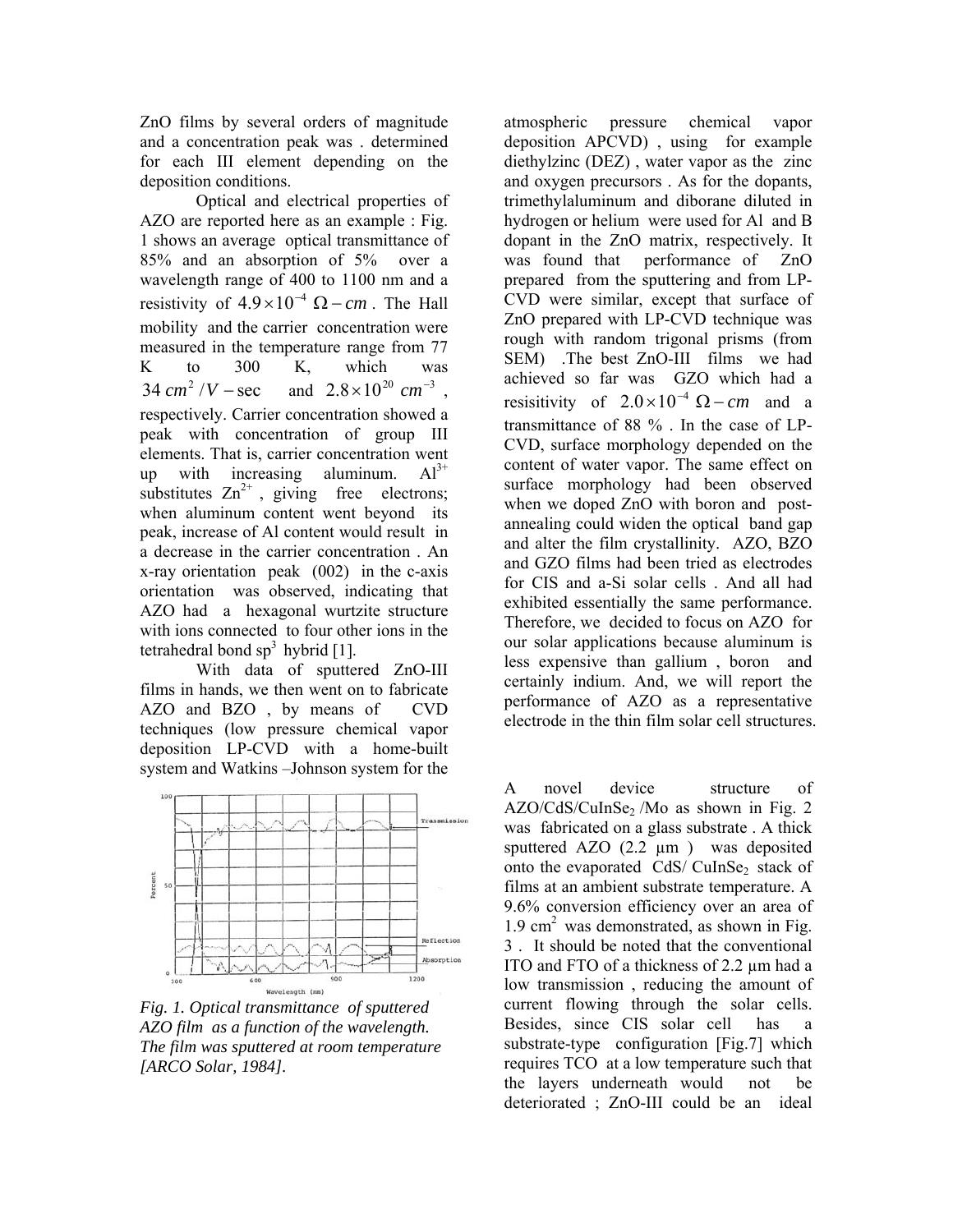candidate because its low process temperature.

As an option, in the CIS/ZnO structure shown in Fig. 2, a highly resistive ZnO layer (20- 100 nm with a resistivity of up to  $10^9 \Omega$ -cm by making oxygen rich to reduce the formation of zinc interstitials) was installed between CdS layer and AZO as a buffer layer to reduce the degradation of open circuit voltage  $V_{\text{oc}}$  and fill factor due to the shunt at the junction. .



*Fig. 2 A general schematic diagram of the AZO/ CuInSe2 solar cell [Source : ARCO Solar] . A ZnO thickness of 2.2 µm was much thicker than conventional TCO films for the same light transmission .* 

 For the case of copper indium gallium selenide (CIGS) , the film was made , using the following procedure : a soda lime window glass was used, which was coated with a barrier/ protection layer silicon dioxide. This layer was to control and prevent sodium diffusion into the sputtered molybdenum (Mo) base electrode. Mo layer was chosen because it was able to stand the harsh condition in the selenization process at high temperatures and its ability to form an ohmic contact with CIGS layer. The Mo layer was patterned , using laser scribing . Copper, indium and gallium were formed by sputtering , using individual indium target and copper-gallium alloy target. The thus formed CIGS layer was then selenized in the presence of  $H_2$ Se at

400 C for 30-60 minutes . A thin layer of cadmium sulfide (CdS) was deposited using the chemical bath deposition (CBD) . A second patterning step was performed mechanically through CIGS layer to Mo layer to create vias. An AZO layer was then formed as a window layer using a LP-CVD technique on the exposed part of the Mo substrate in the interconnect via and thereby connects the Mo and ZnO electrodes of adjacent cells. A third and final patterning step was performed by mechanical scribing through the AZO and CIGS absorber to isolate adjacent cells. A cell-to-cell connection is tentatively shown in Fig. 4. CIS in this configuration can also be applied to CIGS.



Fig.3. *Illuminated current-vol tage characteristics of the historic (AZO/CdS/CuInSe2 /Mo solar cell on a glass substrate [ARCO Solar , 1984,External publication No 85-22A/EA]* 





obtained on AZO/pin a-Si/AZO amorphous ZnO-III was also studied for the bottom electrode and the window layer in amorphous silicon (a-Si) solar cells . A conversion efficiency (7.8 %) was also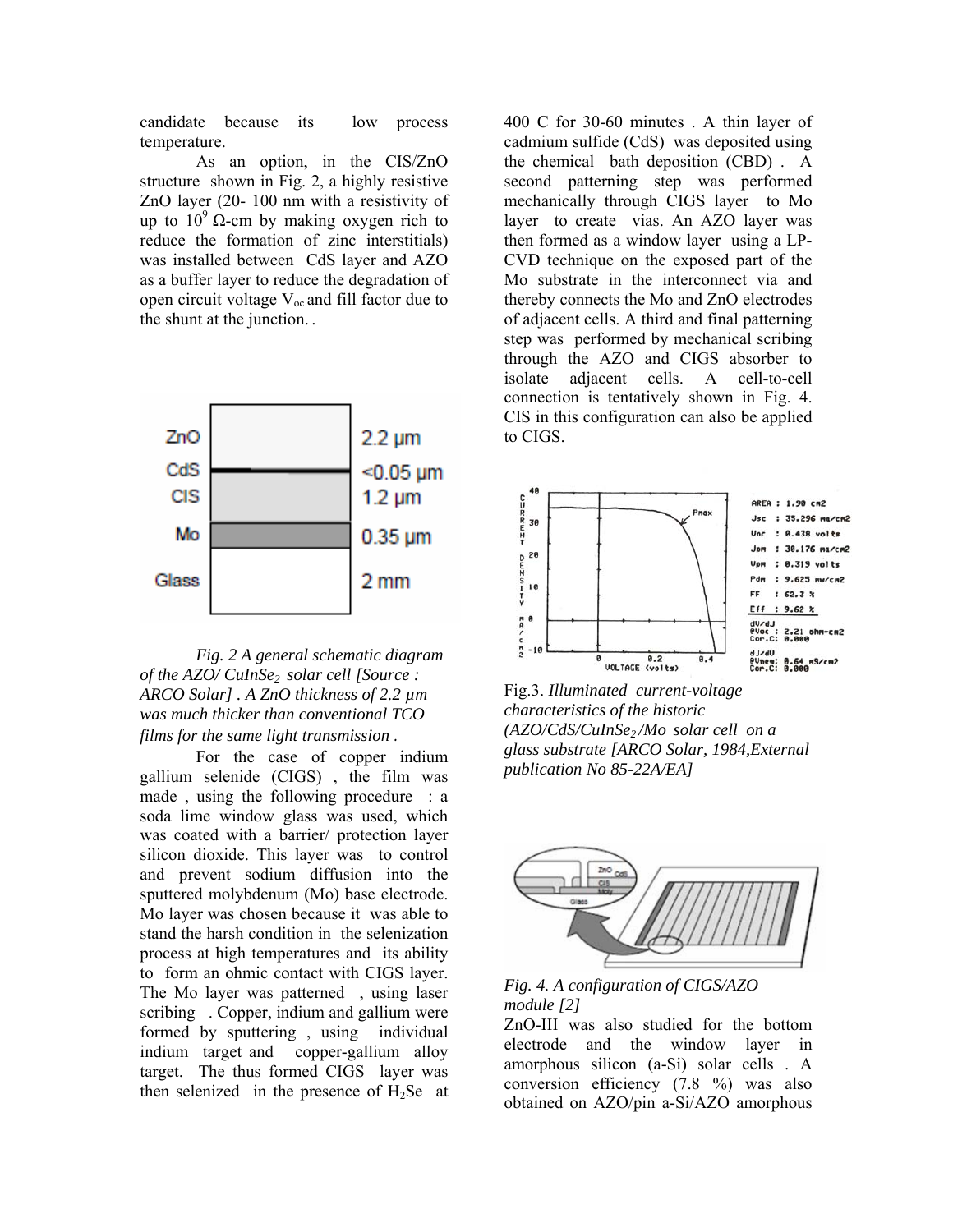silicon "see- through" solar cells over an area of  $4 \text{ cm}^2$  as shown in Fig. 5.



*Fig. 5. Illuminated current-voltage characteristics of the historic AZO/pin a-Si/AZO "see-through" solar cell on a glass substrate [ARCO Solar, 1984*]

 The above numbers of solar cells with ZAO electrode were considered among the best conversion efficiencies at that time.

#### **ZnO doped with group III elements in the development o f thin film solar cells .**

Over period of 27 years since the material had been developed , ZnO-III has been tried for different optoelectronic devices such as light emitting diodes [3, 4], organic light

emitting diodes [5] , liquid crystal displays [6] and solar cells . Several deposition techniques have also been tried such as magnetron sputtering [7, 8], low pressurechemical vapor deposition , atomic layer deposition [9], spray pyrolysis, MOCVD [10], pulsed laser deposition [11], arc plasma deposition [12], sol-gel [13] and ion plating [14]. .In all these techniques, sputtering and CVD , the two techniques that we had originally used in the development of our first ZnO-III series are perhaps the most suitable due to its large area deposition capacity, good adhesion and high deposition rate. In this review, we will discuss the development of ZnO-III only for thin film solar cells and modules of amorphous silicon (a-Si:H), microcrystalline silicon (µSi:H), nanocrystalline silicon (n-Si:H) , copper indium gallium selenide (CIGS), cadmium telluride (CdTe) and dye sensitized solar cells (DSSC).

Generally ,configurations of the thin film solar cells such as a-Si:H micro/nanocrystalline silicon, (CIGS) cells and CdTe cells can be classified as in the chart shown in Fig. 6. The substrate can be of a rigid form such as glass substrate or a flexible form such as polyimide, stainless steel and the cells can be made discrete or monolithic.



*Fig. 6. Classification of the technologies of making thin film solar cells [Source : Honda]*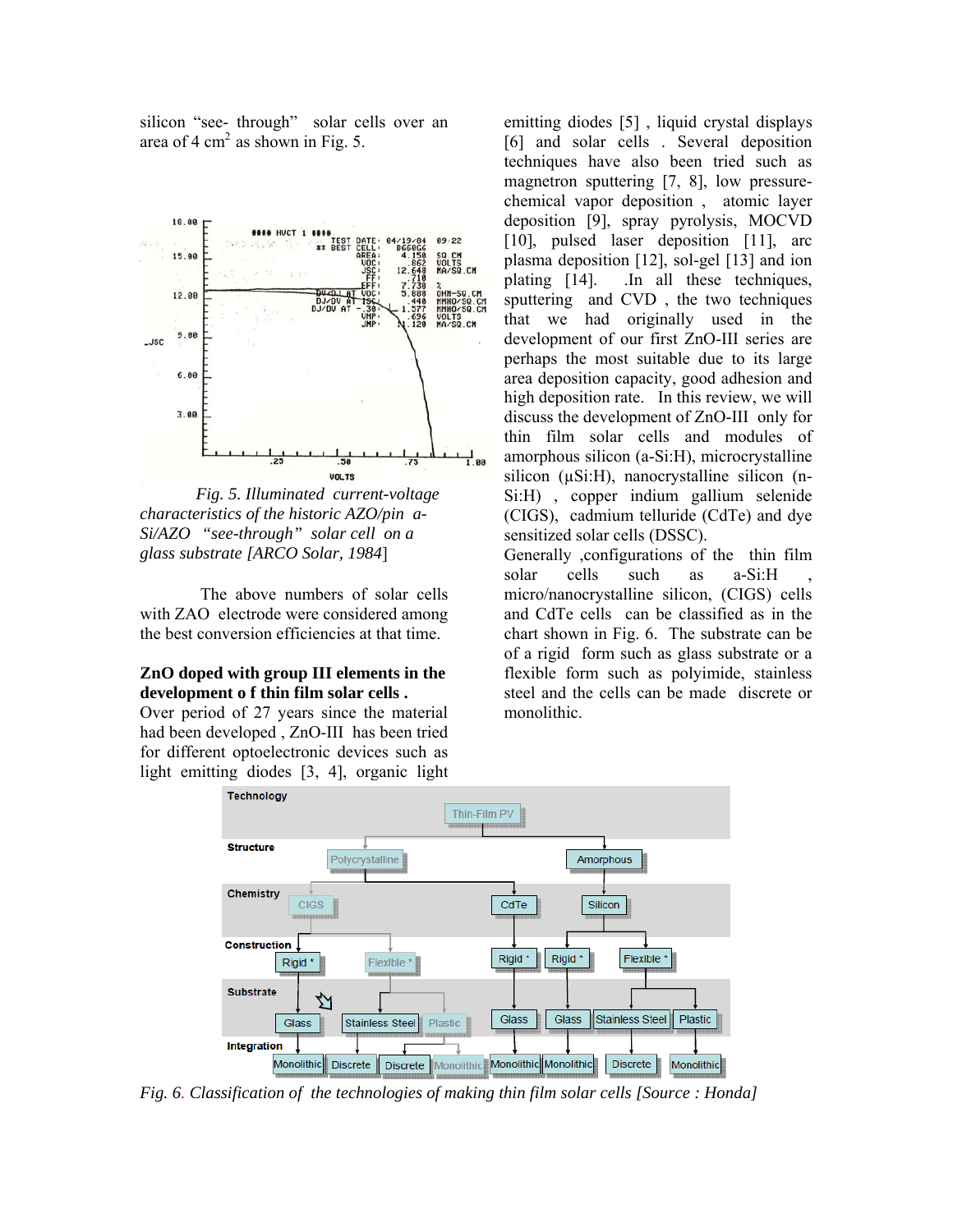Going further into the configurations , we can say that all thin film solar cells belong to one of the two main configurations, depending on the sun light incoming direction with respect to the

substrate : light coming from the substrate (superstrate) and light coming from the opposite direction of the substrate (substrate) . Fig. 7 shows general features of the two configurations.



*Fig. 7 . Superstrate configuration of thin film solar cells [Source : Rajeeva R. Arya] . Tin oxide in this configuration can be substituted with ZnO-III (as will be discussed later).* 

### *Development of amorphous silicon and micro/nanocrystalline solar cells using ZnO doped with group III elements*

Amorphous silicon and its related devices are perhaps one of the most promising technology because they are built on the experience and process availability of IC industry. The players in the field of amorphous silicon solar cells are are United Solar, Oerlikon Solar, Sharp, Mitsubishi, Canon, Applied Materials , Apollo Dupont, Power films, Energy PV, MV Systems, OptiSolar, Signet Solar, Nano PV, MWOE Solar, New Solar Ventures, Innovalight, Nanogram and Soltai . ZnO-III can be used either as a top electrode , a buffer electrode or a back electrode in amorphous silicon , microcrystalline/ nanocrystalline solar cells. The oxide film can also be textured to enhance light trapping, resulting in an increase in photocurrent, especially in the case of a-Si:H which is an indirect bandgap material, therefore the absorption coefficient near red and infrared spectral region is

relative small. For CIGS and CdTe solar cells, since both CIGS and CdTe are direct band gap materials, a textured ZnO-III might not be necessary. Fig. 8 shows a schematic model of amorphous/ microcrystalline or nanocrystalline silicon solar cell where ZnO-III are used for both as a back reflector and a front layer . Here, ZnO-III with an index of refraction of 2, low reflectance at 600 nm is effective in light trapping for amorphous silicon cells . Texturing the surface of ZnO-III front layer will scatter the incoming light which increases the fraction of light absorbed in the layer, therefore increasing the light trapping in both single- and tandem-junction cells,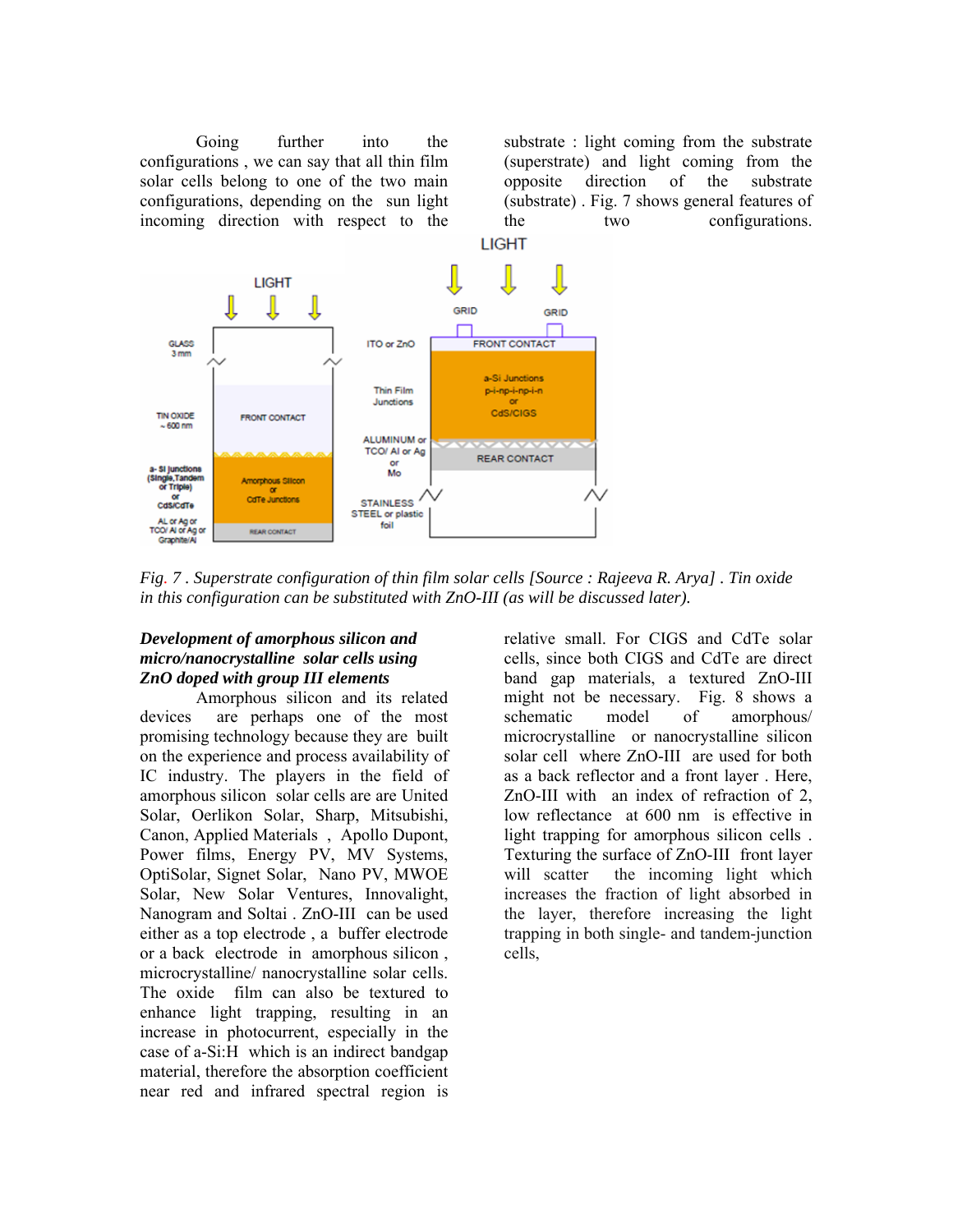

*Figure 8. Schematical sketch of a p– i–n thin-film silicon solar cell, used both for a-Si:H and for microcrystalline silicon (µc-Si:H) or nanocrystalline silicon (nc-Si:H) . The values for n indicated here give approximate values of the optical index of refraction, an important parameter for light trapping considerations. With a glass substrate; this corresponds to the so-called superstrate configuration [15].* 

The benefit of textured surface of ZnO-III films is to trap more light to the solar cells. A rough surface increases the length of light path and also the absorption of light by reducing reflection, thus increasing the quantum efficiency of the cell.. Surface texturing can be formed by plasma or chemical etching which introduces an additional step or by selftexturing as in the case of chemical vapor deposition coating . Etching time is critical since over-etching would increase the sheet resistance of ZnO-III films [16].

Not only for a-Si:H single junction, ZnO-III has also been widely used for double junction and triple junction amorphous silicon cells. Fig. 9 shows a tentative structure of amorphous silicon tandem cells where ZnO-III films are used

As an example of how ZnO-III films have been used in the industry, AZO

as a back reflector, a buffer layer and a top layer . In this case, the tandem cell is a double –junction cell which consists of a-Si:H top cell and a  $\mu$ c-Si:H bottom cell (or nc-Si:H bottom cell). The same configuration can also be applied to a double –junction with a-Si:H top cell and a-SiGe:H bottom cell. The cell exhibited an initial conversion efficiency of 13-15% and a stabilized efficiency of 11-12%. In this structure the top cell is generally made small to reduce the Stabler-Wronski effect and therefore the device is top cell- limited.



 *Fig. 9. A schematic configuration of amorphous silicon/microcrystalline (or nanocrystalline) tandem cells [17]* 

The low temperature process enables ZnO-III to be used as a buffer or top layer without damaging the performance of the layers underneath. Particularly, ZnO-III is more suitable than other TCO materials for the opaque substrate such as PET polyimide or other substrate –type configurations.

/a-Si solar module of Applied Materials was used as a representative example . AZO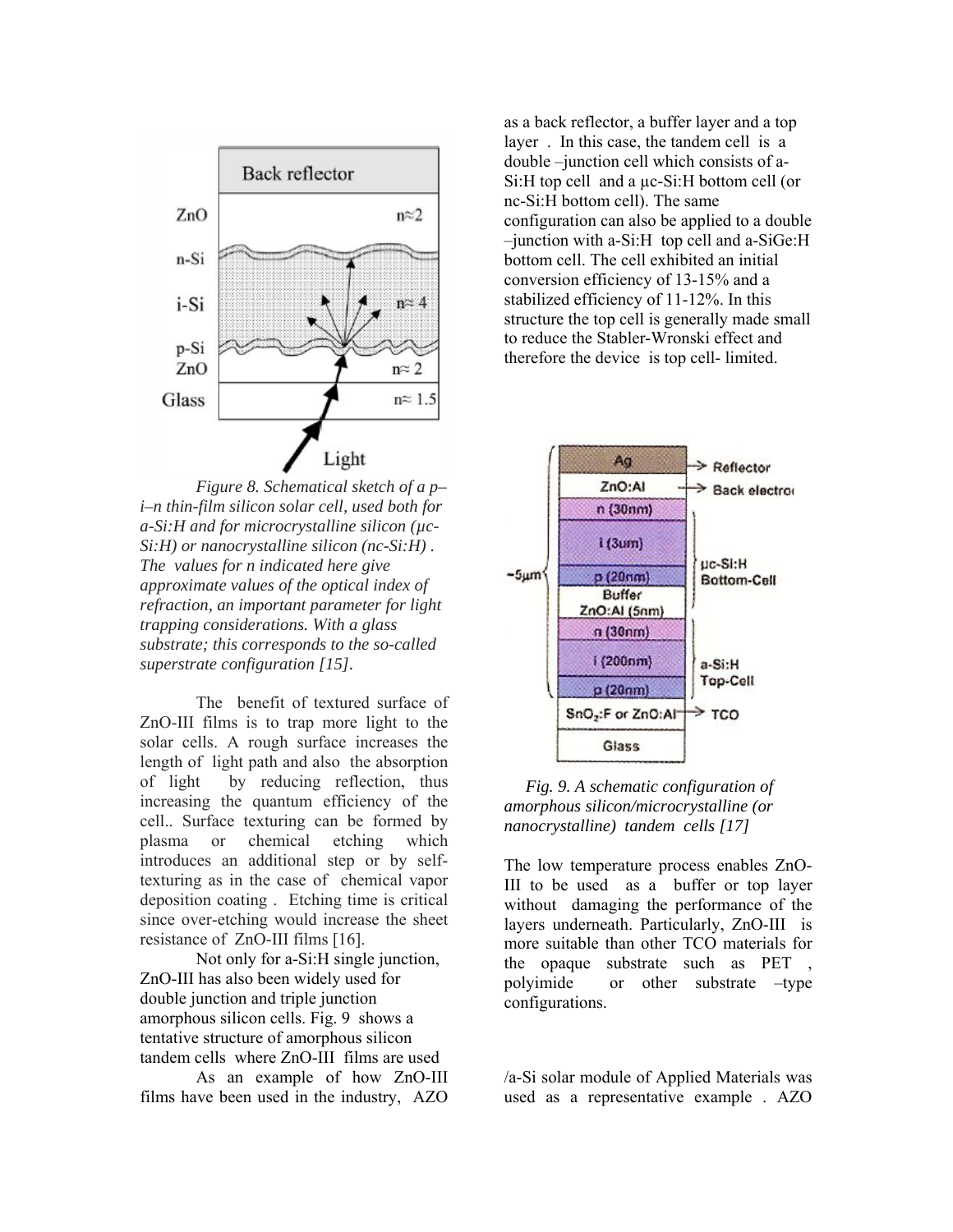films were used as a bottom and top electrode of a-Si:H/ µ-Si:H tandem cells which were fabricated in the SunFab PV factory of Applied Materials . The AZO bottom electrode was sputtered on a sheet of glass substrate of a large area of 1 x1.3  $m<sup>2</sup>$  (Generation 5) then etched in a solution of hydrochloric acid at different etching times to form a textured AZO film for light scattering at Si:H/ZnO interface. The top electrode was also sputtered AZO . The films had a transmission of 83.7% over a wavelength range of 400- 1100 nm with an uniformity of  $\pm 0.2$ % uniformity and a sheet resistance of  $4.4\Omega$ /square  $\pm 3.1\%$ in uniformity . The etching time was varied between 5- 150 seconds to change the surface textured morphology with different crater sizes . And a module of 15.6 W with an aperture conversion efficiency of 11.5 % had been achieved, as shown in Fig. 10 .



gradient at the p/i interface . When dealing with polyimide , one has to pay special attention to the contamination which is caused by the two following mechanisms : (i) the web is not completely cross-linked and (ii) outgassed web will absorb water during the web transfer process. In our PTS system , the web was first sent through an oven section at 300 C for outgassing

*Fig. 10 . I-V characteristics of a-S:Hi/ µ-Si:H tandem module with AZO as top and bottom electrodes [Source: SunFab , Generation 5 , Applied Materials]* 

In addition to the superstrate configuration , substrate configuration has also been studied. In an attempt to further reduce weight of the solar modules, in a cost- sharing contract with NREL (Department of Energy, 1984-1987), one of the author (TTN)'s group at 3 M ,had developed amorphous silicon solar cells on polyimide . As an example, cells of a p(200 A)-i(4,500 A) –n  $(300A)$  configuration were coated in-line on a moving web of 2 mil thick and 4 inches wide in a home-built plasma enhanced chemical vapor deposition, as shown in Fig. 11. The web was outgassed , cleaned , sealed and precoated with Al/TiN in a Web Pre-treatment System (PTS). Undoped layer (i layer) had photoconductivity values greater than under AM1 illumination and the obtained cells had an efficiency of 9% over an area of 1  $\text{cm}^2$ The p window layer was also a wide band gap p-SiC:H layer with a composition  $1 \times 10^{-4}$   $(\Omega - cm)^{-1}$ 

trapped water and curing. And both sides of polyimide were coated with at least one layer of metal back electrode . Several other ZnO-based materials such as ZnO doped with fluorine or ZnO-III doped with fluorine and/or hydrogen, Ag/ZnO, ZnO-III/Ag/ZnO-III ,ITO/Ag/ZnO-III , CdZnO or SnZnO doped with group III elements had been tried for TCO [18].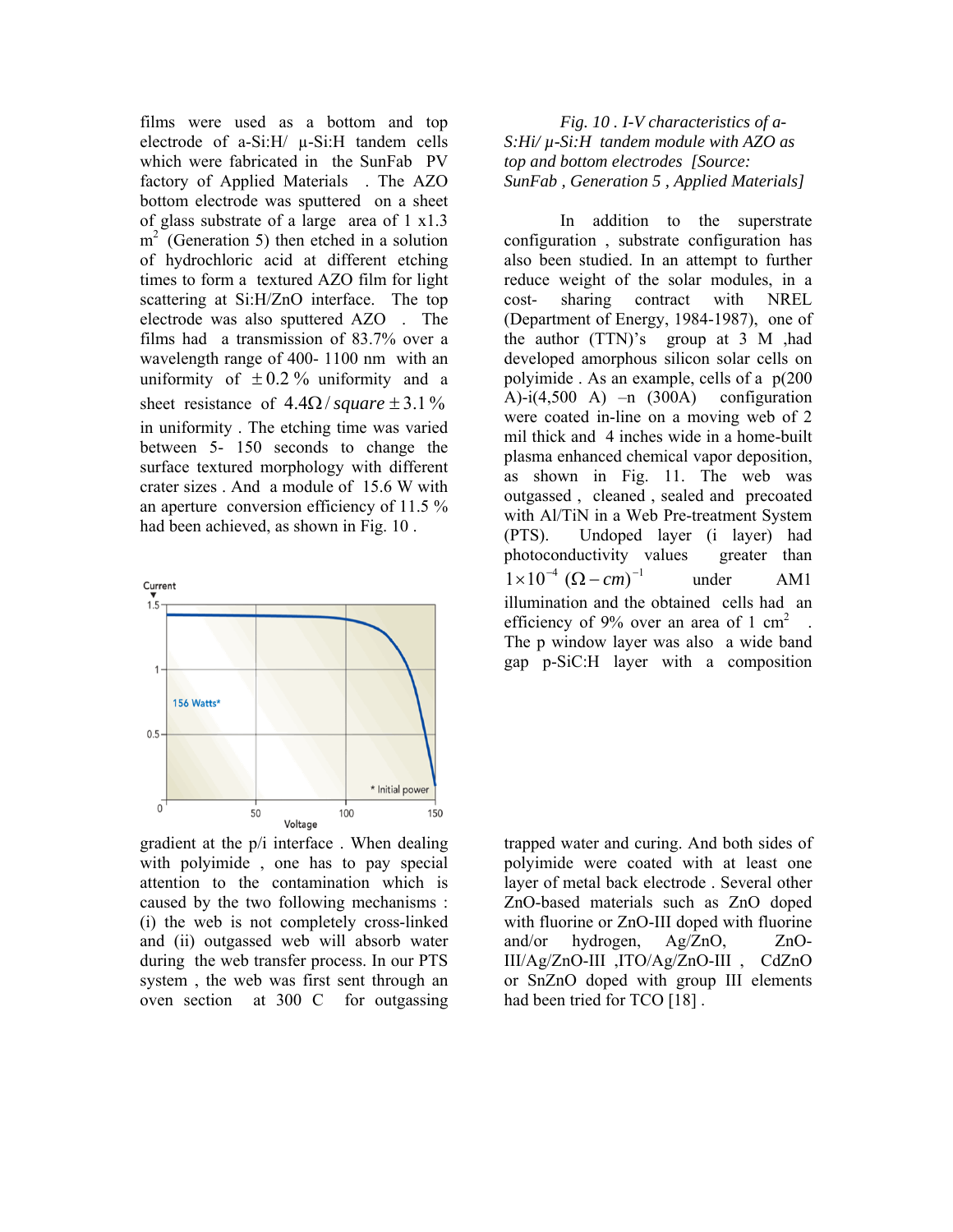

*Fig. 11. An in-line plasma enhanced chemical vapor deposition (PECVD) for coating p, i, n layers of amorphous silicon .Standard deposition conditions : n-chamber :*  $H_2 = 81$  *sccm, SiH4 =0.6 sccm, PH3 = 0.006 sccm, 30 W, 210 C, 1 Torr, deposition rate of 12 A/min. ; ichamber : H*<sub>2,</sub> = 160 sccm, SiH<sub>4</sub> = 56 sccm, B<sub>2</sub>H<sub>6</sub> =  $56 \times 10^{-6}$  sccm, 30 W, 230 C, 1 Torr, *deposition rate of 133 A/min; and p-chamber :*  $H_{2} = 58$  *sccm, SiH<sub>4</sub> = 0.3 sccm, B<sub>2</sub>H<sub>6</sub> = 0.006 sccm, 40 W, 210 C, 1 Torr, deposition rate of 8.8 A/min . [19] Source: 3M & NREL] .*   $56 \times 10^{-6}$ 

A triple –junction amorphous silicon solar cells was developed by United Solar and Sharp. The United Solar 's cells had an initial cell efficiency of 14.59 % [20] . a-Si:H and a-SiGe films were used for the large bandgap and narrow bandgap, respectively and Ag/ZnO transparent conducting oxides was used for the back contact electrode. United Solar has also developed other configurations by substituting the middle cell and/ or the bottom cell with nanocrystalline nc-Si:H . An initial active area conversion efficiency of 13.3% and 14.5% had been achieved on the a-Si:H/a-SiGe:H/nc-Si:H and a-Si:H/n-SiGe: H/nc-Si: H, respectively [21, 22]. Nanocrystalline silicon (nc-Si: H) which was achieved by hydrogen dilution in silane and by controlling the hydrogen profile possesses the following properties : band gap of 1.1 eV as supposed to 1.7 eV for a-Si:H, higher mobility than a-Si:H, low temperature process, large absorption in the red and infrared spectral region and stable due to less hydrogen.

### *Development of copper indium gallium diselenide cells using ZnO doped with group III elements*

The players in the filed of CIGS thin film solar cells are : Wurth Solar, , Global Solar Energy , Showa-Shell, Honda Soltec , Sulfurcell, Ascent Solar, Miasole, Avancis, Daystar, EPV, ISET, Nanosolar, Heliovolt , Solyndra, Solopower, ITRI, Flisom, Solibro (Q-cell), Odersun, CNRS, CIS Solar Technik, Solarion, and Scheulen Solar. The majority of the companies use ZnO-III as a front contact and the oxide films were deposited , using either sputtering or LP-CVD. Among them, Wurth Solar, Global Solar, Honda, Showa Shell and Sulfurcell have a production capacity of 5-27 MW per year.

A general structure of CIGS /AZO is shown in Fig. 12 (a) which is similar to the structure of ARCO 's cells shown in Fig. 2.. Although sputtering was mentioned here as the coating technique for AZO, other techniques such as LP-CVD, APCVD , nanoprinting and atomic layer deposition (ALD) can also be used.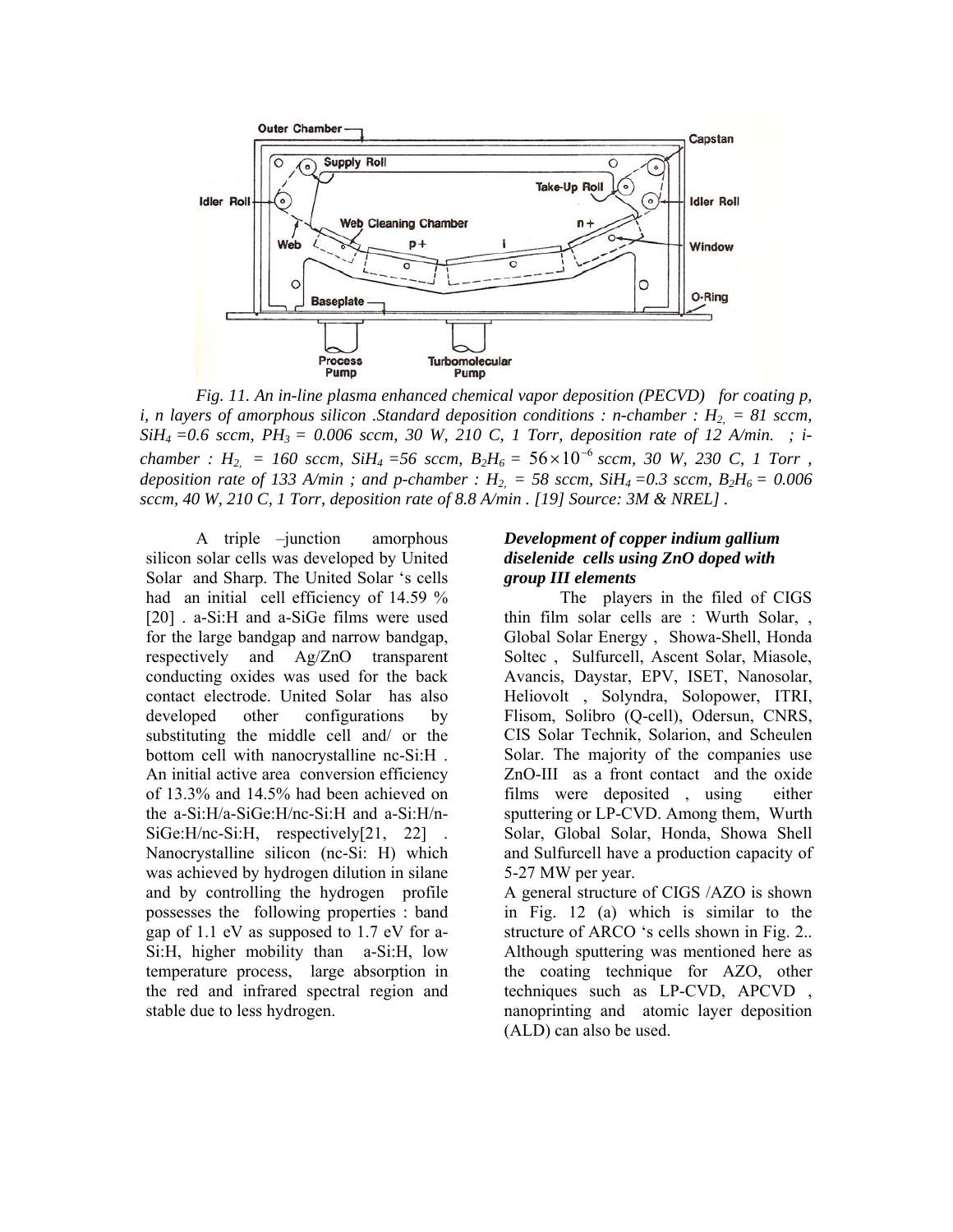

*Fig. 12. General structure(a) and dimension (b) of CIGS/AZO solar cells [Source :Honda, ref.23]* 

Dimension and performance of a CIGS/AZO modules from Honda are shown in Fig. 12(b). [20]

Cell efficiencies and module efficiencies of representative CIGS/ZnO

modules are listed in Table 1 and Table 2, respectively.. Efficiencies of CdTe modules are also inserted in the Table for reference.

|  |  |  |  | Table 1. Performance of CIGS and CdTe solar cells (source :NREL) |
|--|--|--|--|------------------------------------------------------------------|
|--|--|--|--|------------------------------------------------------------------|

|             | Area               | Voc   | Jsc      | FF     | Efficienc |                    | Comments                |
|-------------|--------------------|-------|----------|--------|-----------|--------------------|-------------------------|
|             | (cm <sup>2</sup> ) | M     | (mA/cm²) | $(\%)$ | y (%)     |                    |                         |
| CIGSe       | 0.410              | 0.697 | 35.1     | 79.52  | 19.5      | CIGSe/CdS/Cell     | NREL, 3-stage process   |
| CIGSe       | 0.402              | 0.670 | 35.1     | 78.78  | 18.5      | CIGSe/ZnS (O,OH)   | NREL, Nakada et al.     |
| <b>CIGS</b> | 0.409              | 0.830 | 20.9     | 69.13  | 12.0      | Cu(Jn, Ga)S2/CdS   | Dhere, FSEC             |
| CIAS        |                    | 0.621 | 36.0     | 75.50  | 16.9      | Cu(Jn.Al)SeyCdS    | IEC, $Eg = 1.15 gV$     |
| CdTe        | 1.03               | 0.845 | 25.9     | 75.51  | 16.5      | CTO/ZTO/CdS/CdTe   | NREL, CSS               |
| CdTe        |                    | 0.840 | 24.4     | 65.00  | 13.3      | SnO2Ga2O3CdS/CdTe  | IEC, VTD                |
| CdTe        | 0.16               | 0.814 | 23.56    | 73.25  | 14.0      | ZnO/CdS/CdTe/Metal | U. of Toledo, sputtered |

*Table 2. Module efficiencies of CIGS and CdTe solar modules from different laboratories [Source :NREL]* 

| Company            | Device       | Aperture Area | Efficiency (%) | Power (W) | Date  |
|--------------------|--------------|---------------|----------------|-----------|-------|
|                    |              | (cmª)         |                |           |       |
| Global Solar       | <b>CIGS</b>  | 8390          | $10.2*$        | $88.9*$   | 05/05 |
| Shell Solar        | <b>CIGSS</b> | 7376          | $11.7*$        | $86.1*$   | 10/05 |
| Würth Solar        | <b>CIGS</b>  | 6500          | 13.0           | 84.6      | 06/04 |
| First Solar        | CdTe         | 6623          | $10.2*$        | $67.5*$   | 02/04 |
| Shell Solar GmbH   | <b>CIGSS</b> | 4938          | 13.1           | 64.8      | 05/03 |
| <b>Antec Solar</b> | CdTe         | 6633          | 7.3            | 52.3      | 06/04 |
| Shell Solar        | <b>CIGSS</b> | 3626          | $12.8*$        | 46.5*     | 03/03 |
| Showa Shell        | <b>CIGS</b>  | 3600          | 12.8           | 44.15     | 05/03 |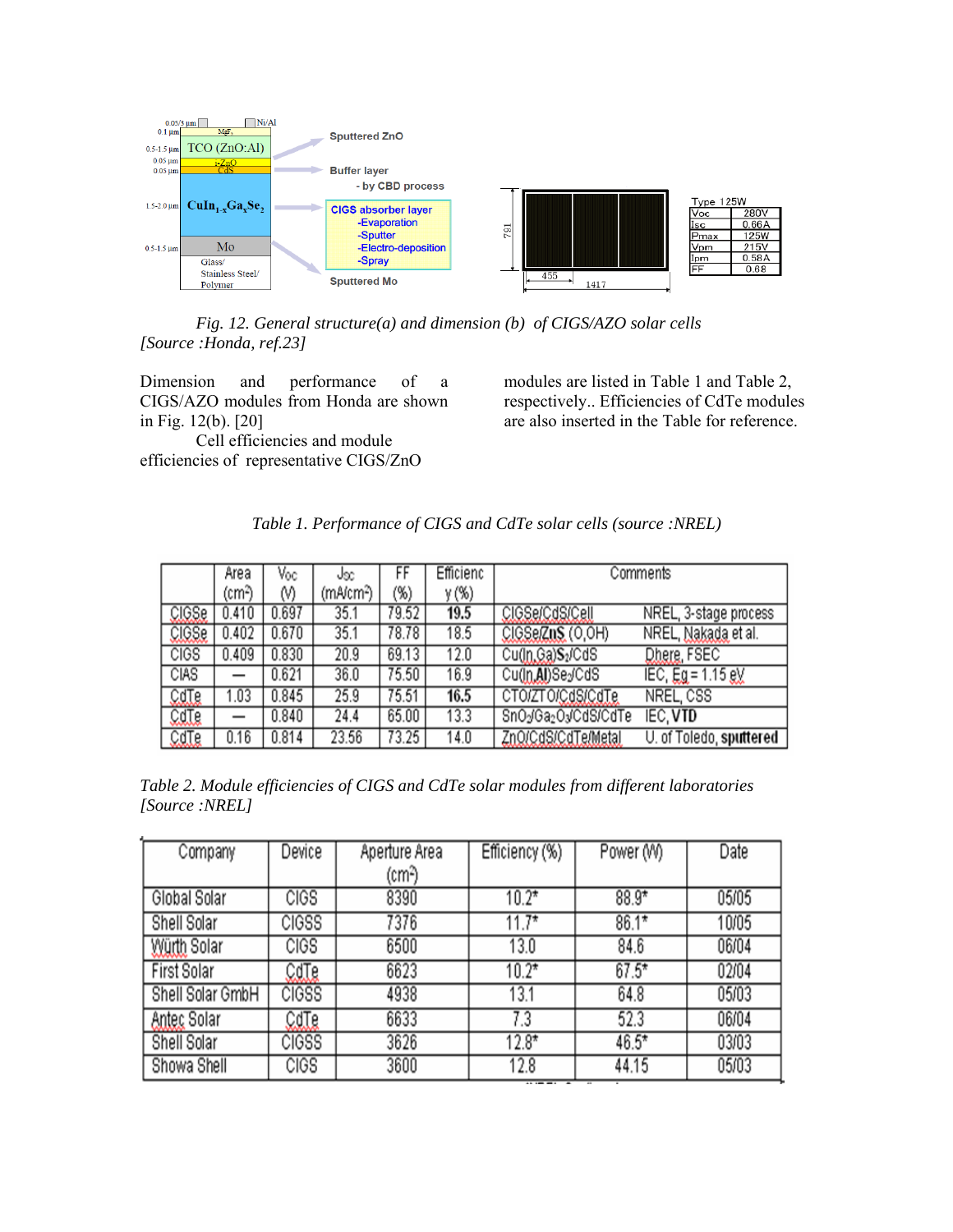# *ZnO in CdTe solar cells*

CdTe has a band gap of 1.4 eV, which is optimum for the efficiency of a single junction solar cell. Currently, First Solar and other solar companies have employed tin oxide FTO as a front electrode for their CdTe single –junction solar modules . However, since their closedspace sublimation technique is a high temperature process. Therefore, in consideration of the possibility of using CdTe multi-junction cells, Prof. Alvin Campaan and his group at The University of Toledo have studied sputtering as the technique to make CdTe/CdS and AZO electrode. A CdTe cell of a conversion efficiency of 14% at a sputtering temperature of 250 C was demonstrated [24]. CdTe/AZO was also fabricated on a flexible substrate [25].The main players in this area are : First Solar, Primestar Solar, AVA Solar, Solar Fields, Canrom, Ascentool, Nuvo Solar Energy and Zia Watt Solar. The fast growth of CdTe thin film solar modules in the US (44% in 2006) lied perhaps with the aggressive growth in the manufacturing capacity of First Solar in Perrysburg in Ohio. This company is the leader of the solar cell with a production capacity of 90 MW in the US, 120 MW in Germany and 240 MW in Malaysia in 2009.

# *ZnO in dye- sensitized solar cells*

Study indicates that advanced thin film solar cells such as dye sensitized solar cells, quantum dot solar cells have a potential to be less expensive than other types of solar cells because of the low temperature process, therefore flexible, and cheap substrates can be used . Three major advantages of nanostructured materials / nanoparticles –based DSSC over the conventional solar cells are : (i) large surface and interface areas, therefore enhancing light absorption and charge separation, two important factors in PV solar cells ; (ii) tailoring optical properties by adjusting particle sizes and electrons and holes can be well confined and (iii) multiple exciton generation [26] .

A dye sensitized solar cell (DSSC) with a solar power conversion efficiency of 8% at AM 1.5 was first reported by O'Regan and Grätzel in 1991 [27, 28]. This achievement was realized by using titanium dioxide nanoparticles abutted together to form a porous film which was coated with a layer of adsorbed dye . The dye was then filled with electrolyte . The historic DSC has five main components : a dye , a porous high surface area oxide (typically a 10 mm thick layer of  $TiO<sub>2</sub>$  nanocrystals), a collector electrode (fluorine doped tin oxide), a redox couple (usually iodide I-/triodide I3- ) and a regeneration electrode (platinum). The advantages of  $TiO<sub>2</sub>$  are : low cost, availability , non-toxic and biocompatible . The working mechanism can be explained as follows : The dye absorbs the incident sunlight (not much light was absorbed in  $TiO<sub>2</sub>$  because this is a high band gap material), generating electrons into  $TiO<sub>2</sub>$ . The dye is rapidly regenerated from its oxidized state by electron transfer from I-. The photoinjected electrons diffuse to the back contact (Fluorine doped tin oxide electrode) and the regenerative cycle is completed by recycling tri-iodide  $I_3^-$  at the platinum electrode to return it back to iodide *I-*).

In this type of device, photogenerated electrons travel to the electrode by hopping and there are thousands of hopping taking place which could increase the recombination rate , reducing the photocurrent. In order to reduce the hopping frequency, a direct path for electrons through for example nanowires , nanorods or nanotubes may be beneficial. As in the case of quantum dots in nanostructured dye- sensitized solar cells, the dot sizes determine energy levels ; large dots are red and small dots are blue . Therefore, a mixture of quantum dots can practically cover most of the sun spectrum. Since quantum dots are confined in all three dimensions, one can tailor the absorption energy of the sun light by adjusting the dot sizes . As a result, conversion efficiency of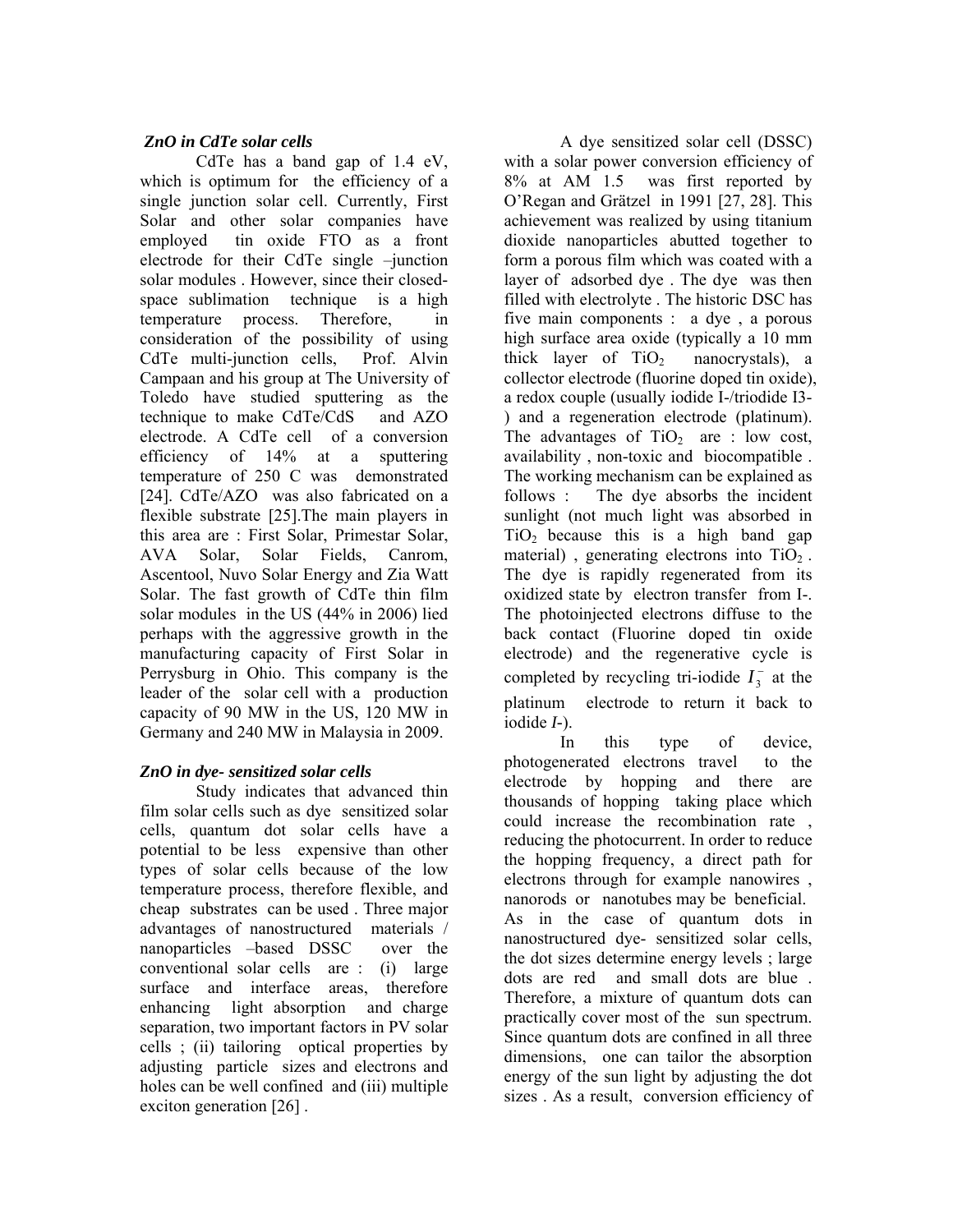the quantum-dot based solar cells will not be constrained by the Shockley- Queisser limitation of 30%for a single junction , as in the case of the solar cells of Generation I and Generation II and can reach the theoretical limit of 63%. In addition , nanostructured dye- sensitized solar cells can be fabricated on a sheet of stainless steel , using the continuous roll-to-roll coating technique.

Figure 13 llustrates another type of dye sensitized solar cell which has been

studied by Prof. Eryl Aydil and his group at University of Minnesota. In this solar cell,  $TiO<sub>2</sub>$  was substituted with ZnO nanowires and commercially available fluorine doped tin oxide (FTO) were employed for both electrodes . Since process of fabricating nanostructured DSSC is at a low temperature and potentially can be coated on a flexible substrate, it is expected that ZnO-III can do the same job as or better than FTO as a collector electrode in this cell configuration.



*Fig. 13. Dye sensitized cell where ZnO nanowires were employed [28]* 

In this dye sensitized solar cell, ZnO nanowires which is the wide band gap semiconductor acting as an electron acceptor were grown vertically on a tin oxide coated from an aqueous solution of methanamine and zinc nitrate at a temperature at 95 C . CdSe quantum dots having quantum confinement effects are absorbed on ZnO nanowires as the sensitizer to convert light into the electrical current . CdSe quantum dots (nanometers in sizes) were synthesized separately and attached to the surface of ZnO for form a photosensitized anode . A space of 25 µm was formed between the platinized transparent conducting oxide photocathode and the nanowire photoanode . The space was then filled with electrolyte containing  $I_3^-$  /I- . Other ZnO nanostructured DSSC was studied as shown in Fig.14, where ZnO

nanorods were grown on a ZnO –III coated sapphire.



*Fig. 14 A DSSC cell with ZnO nanorods [29]*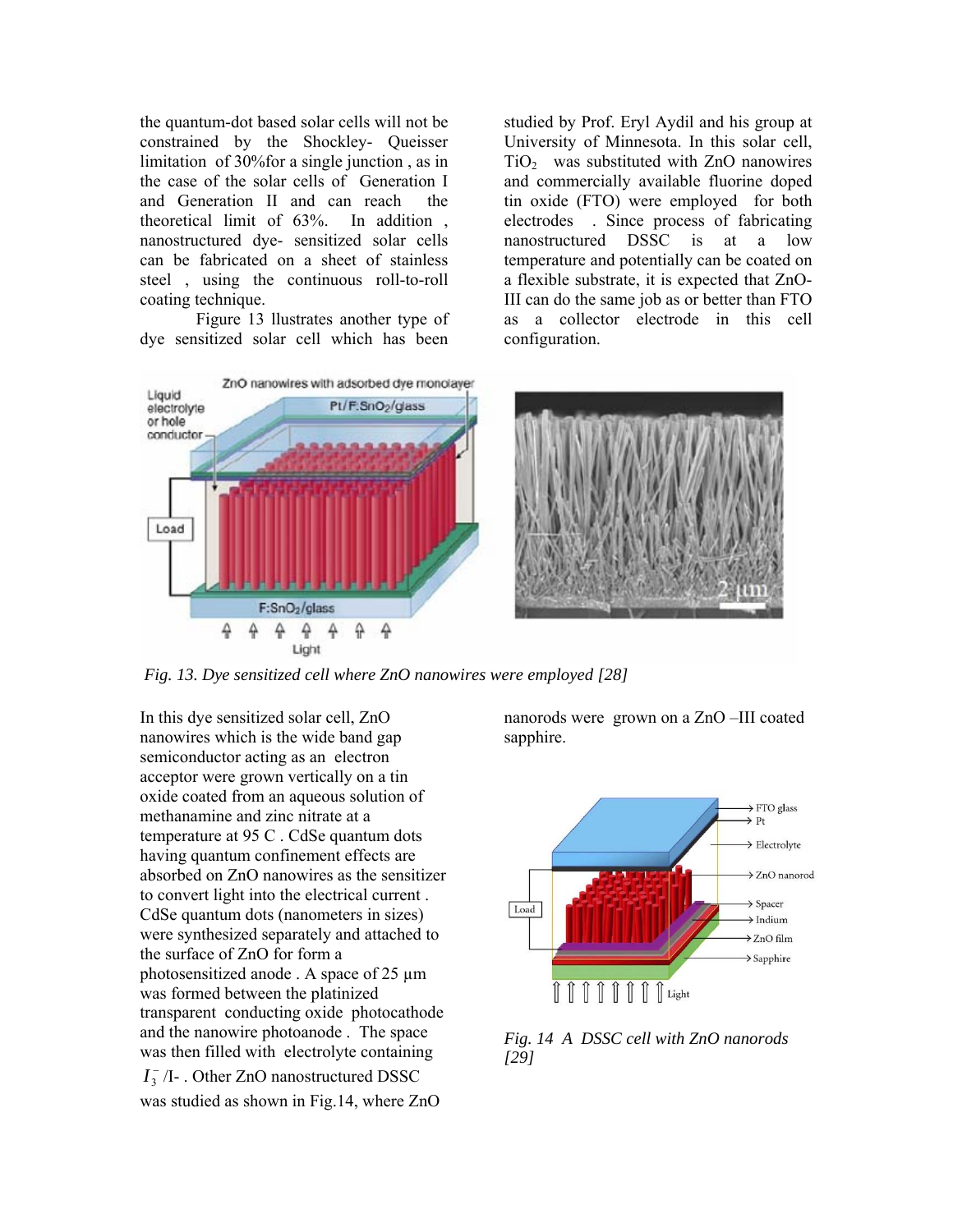In Fig. 14, the Pt coated FTO back electrode was replaced with ZnO doped with Gallium (GZO). A conversion efficiency of 1.9% was achieved for both types of cells . In another structure, ZnO nanotips and a Ga-doped GZO electrode were developed for DSSC applications. The n-type semiconductor ZnO nanotips provided large surface area for dye

## **Production of amorphous silicon solar modules in Viet Nam**

Viet Nam has an average solar radiation of 5 kWh/m<sup>2</sup> /day which is more than that of Germany being about 3  $kWh/m^2$  /day. The solar radiation varies from city to city and from month to month , peaks in July at the average radiation of 5- 6 kWh/m2 /day [German Federal Ministry of Economics & Technology]. Over a period of 28 years , the amount has jumped rapidly from 3 GWh in 1980 to approximately 60 GWh in 2008 . Total electricity consumption per capita however remains at 1/10 of that in Germany, indicating a good business potential and enormous domestic demand for the solar electricity in Viet Nam. Viet Nam also has many remore areas, young work force , low cost labor , low SG&A . Last but not least, a PV industry can certainly set up a stepping stone in building the future semiconductor industry of the country.

Realizing the vast potential of solar energy in Viet Nam, Red Sun Energy was the first company who built a factory for single

anchoring in conjunction with direct conduction pathways for charge transport, while the GZO film acted as the transparent electrode. ZnO nanotips and GZO films were grown using the metalo-organic chemical vapor deposition (MOCVD). The obtained conversion efficiency of 0.77% [30] . ZnO nanotubes can also be used as photoanodes in DSSC cells [31, 32].

crystalline silicon solar panels in Long An in 2009. Unlike single crystalline silicon , thin film solar cells will consume less material by a factor of 1/600 of its silicon counterpart , therefore has potential of being less expensive. In 2011, two thin film companies have come into existence in the PV solar community in Viet Nam. Two months after First Solar broke ground to build a manufacturing plant for CdTe thin film solar modules, in May 14, 2011, Indochina Energy & Industry Co. or IC Energy - a wholly Vietnamese owned company - kicked off construction of a US\$ 390 million solar panel factory on a 11.5 hectare site (about  $115.000 \text{ m}^2$ ) in Chu Lai Economic Zone, Quang Nam to manufacture amorphous silicon solar modules at an annual capacity of 120 MW . In the first phase, the company plans to produce 30 MW , then triple the capacity to 90 MW in the second phase and the plant will be in full capacity by the end of 2115.

The steps of making IC Energy's amorphous silicon solar modules can be summarized in Fig. 15.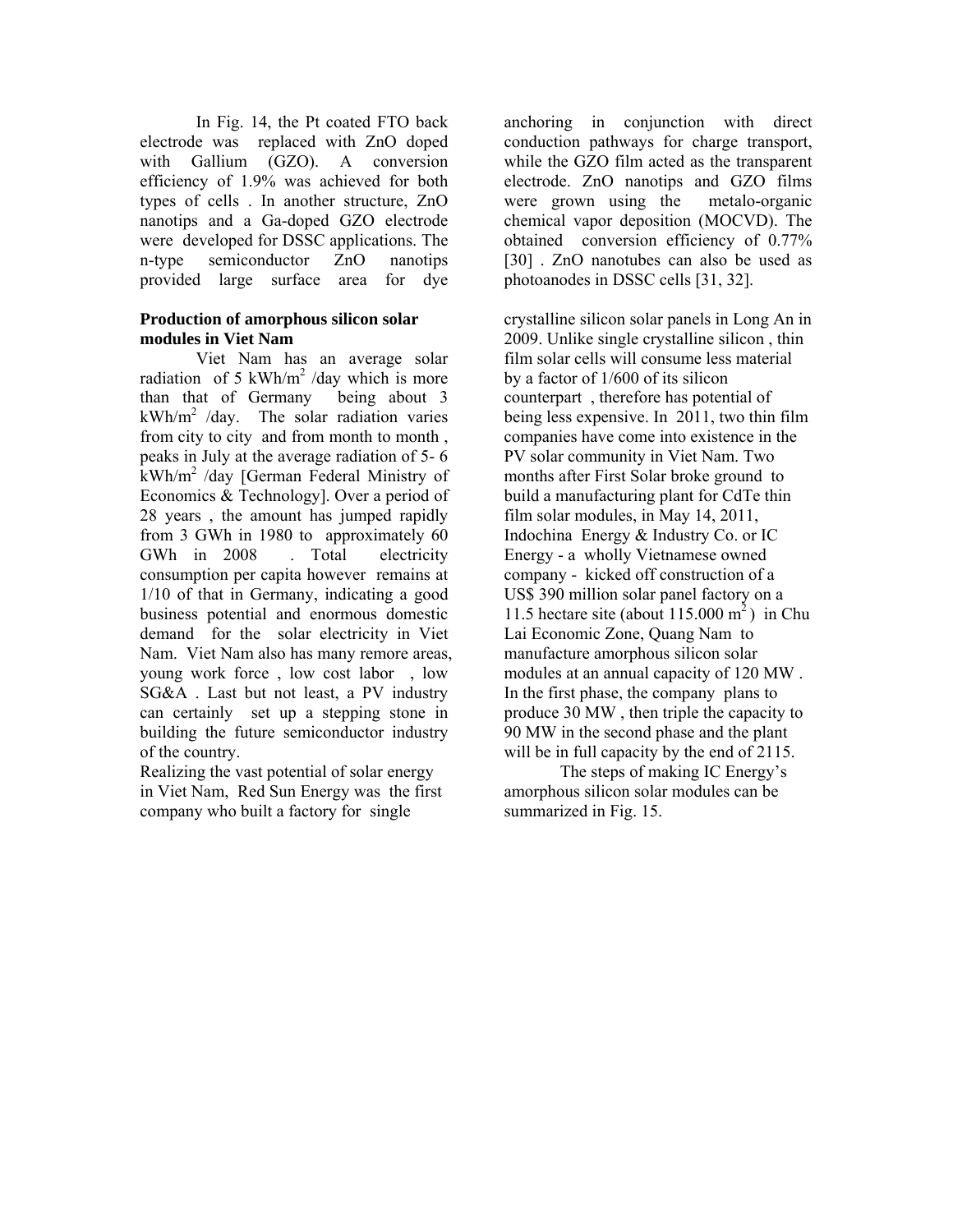

*Fig. 15. Steps in manufacturing anmophous silicon solar modules [Source: IC Energy]* 

As shown in Fig. 15, the fabrication process consists of ten main steps :

- Step1: TCO coated glass plate is cut to desired dimensions , then washed with DI water (first cleaning) .

- Step 2: Laser patterning
- Step 3: Second cleaning with DI water.
- Step 4: The glass plate is heated to a

predetermined temperature, then moved into

- a PECVD system to coat silicon layers.
- Step 5: Second laser patterning
- Step 6: ZnO coating in a PVD system.

- Step 7: Patterning with laser

- Step 8: First I-V measurement

-Step 9: EVA coating , frame set-up and electrical connections.

- Step 10: Second measurement before shipping.

Fig. 16 shows an amorphous silicon double junction module and its dimension (L 1245 mmx W  $635$  mm x D7.5 mm) that will be produced by IC Energy in the new plant. The module weight is approximately 14.4 kg.

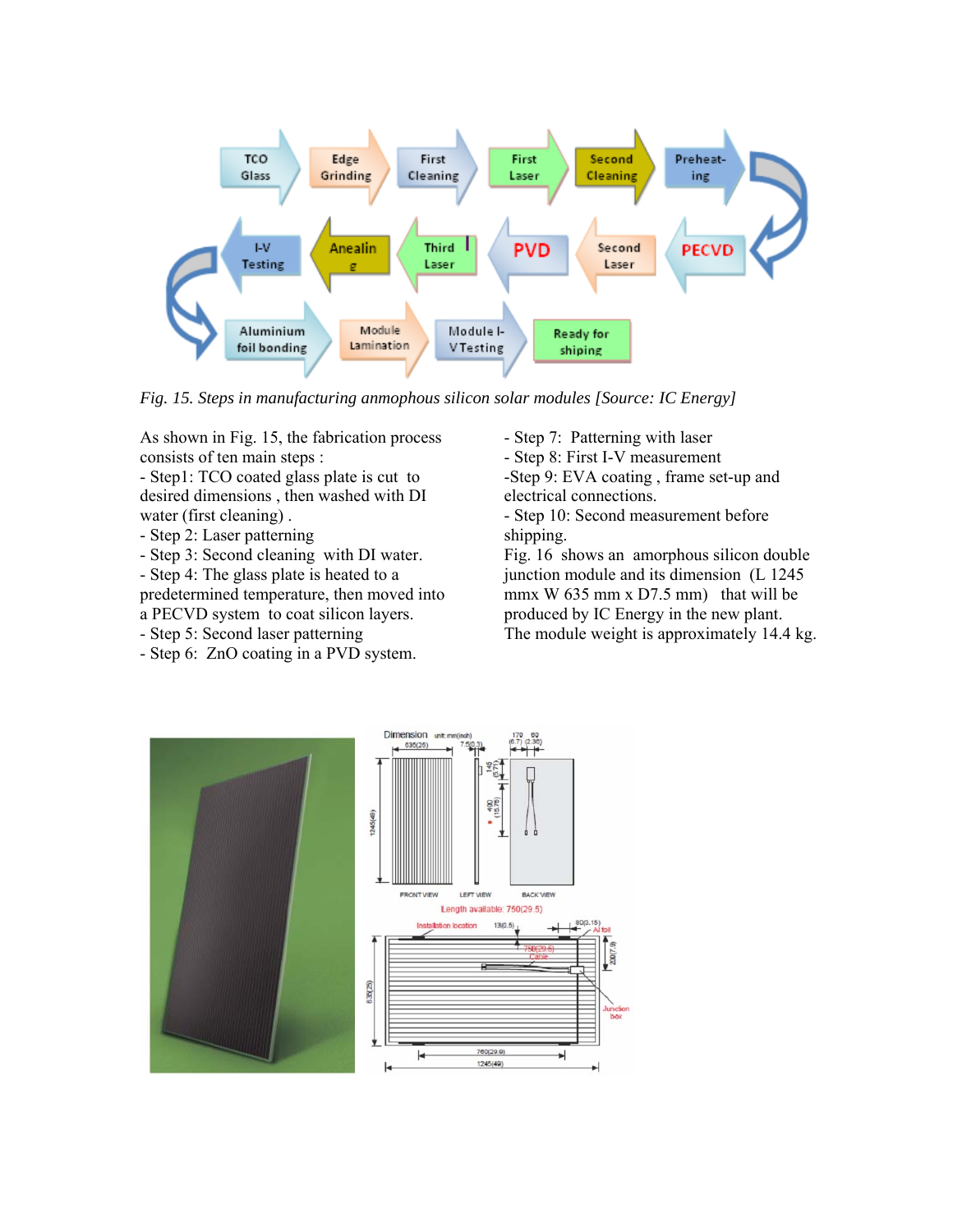#### *Fig. 16. IC Energy's amorphous silicon double –junction solar module [Source : IC Energy]*

As shown in Table 3, the module produces 50 W with a stabilized conversion efficiency in the range of 7-8% at standard test conditions (STC). Electrical characteristics of the module at the normal operating cell temperature (NOCT) conditions are also listed for the testing

conditions in the field. NOTC is defined as the temperature of the cells in a module under the conditions : irradiance  $= 800$  $W/m<sup>2</sup>$ , air temperature = 20 C and wind velocity =  $1m/s$ . NOTC is related to the module design, including module materials and packing density.

| Electrical Characteristics at STC (1000W/m <sup>2</sup> , 25°C, AM1.5) |               |                |  |
|------------------------------------------------------------------------|---------------|----------------|--|
| Maximum system voltage                                                 | $V$ sys $(V)$ | 1000           |  |
| Normal power (+/- 5%)                                                  | Pmax(W)       | 50             |  |
| Voltage at Pmax                                                        | Vmp(V)        | 43             |  |
| <b>Current at Pmax</b>                                                 | Imp(A)        | 1.17           |  |
| Open circuit voltage                                                   | Voc(V)        | 62             |  |
| Short circuit current                                                  | lsc(A)        | 1.42           |  |
| Marianne Carrera Clearly Creek                                         | $k = 16.3$    | $\overline{ }$ |  |

 *Table 3 . Performance of amorphous silicon module* 

| Maximum power          | Pmax(W) | 35.5 |
|------------------------|---------|------|
| Voltage at Pmax        | Vmp(V)  | 38.6 |
| <b>Current at Pmax</b> | Imp(A)  | 0.92 |
| Open circuit voltage   | Vec(V)  | 56.1 |
| Short circuit current  | sc(A)   | 1.14 |

**Temperature Coefficients** 

| Maximum output power (W)  | $-0.22\%$ / °C        |
|---------------------------|-----------------------|
| Open circuit voltage (V)  | $-0.33\%$ $\int C$    |
| Short circuit current (A) | $+0.09\%$ $\degree$ C |

The above data represents stabilized electrical module performance at standard test conditions STC (irradiance of 1,000  $W/m<sup>2</sup>$ , AM 1.5 and module temperature at 25 C). and at NOCT conditions [Source : IC Energy]

### **CONCLUSIONS**

*.* 

The role of TCO films in solar cells is two-fold: (i) diffuses the incoming light into the devices and (ii) creates a good electrical contact to collect generated current . Over the last two decades, ZnO doped with group III elements or ZnO-III has proved to be an important component in the optoelectronic devices due to its special features of being non-toxic, low cost, stability against hydrogen and low temperature process . Sputtering and chemical vapor deposition techniques CVD have worked effectively as production – oriented techniques for fabricating large area ZnO-III based modules. In particular,

LP-CVD is able to produce self- texturing for AZO and BZO. In the future, for further enhancing performance of thin film solar cells , one has to balance the performance of electrical conductivity and optical transmittance. That is, a high conductivity is related to an increase in the carrier concentration and mobility ; on the other hand, an increase in carrier concentration would increase the visible absorption, therefore reducing transmittance. The following aspects are suggested to study to further improve the performance of ZnO-III films : impurities and defects such as oxygen vacancies , stable interface between ZnO-III and active layers, low contact resistance , maximizing carrier mobility , deposition techniques, deposition conditions and high deposition rate. In the cell production environment, a high deposition rate is desirable especially in the case of superstrate devices , ZnO-III has to be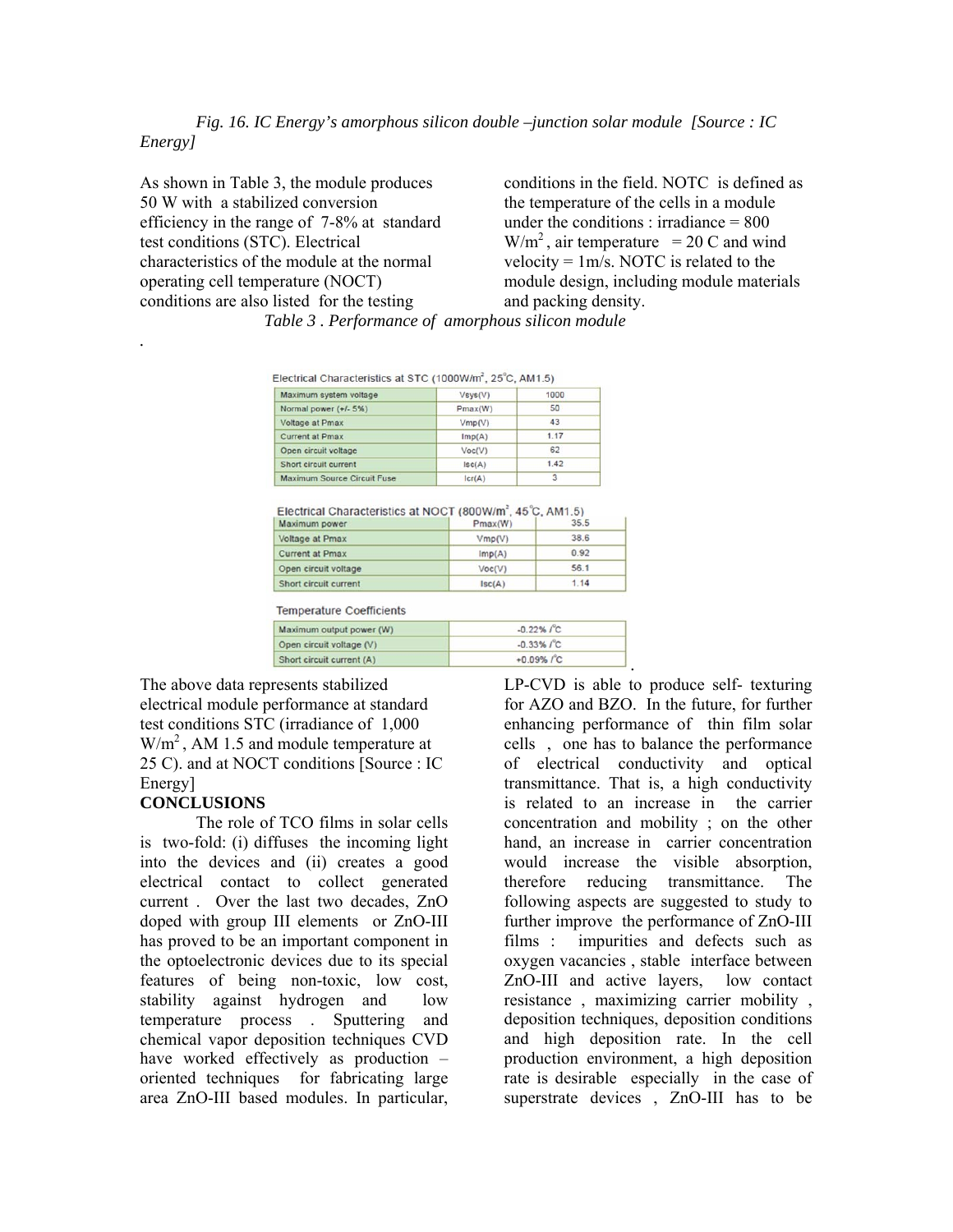coated fast (high deposition rate) in order not to warp a large area glass substrate. As in the case of substrate device like amorphous silicon solar cells, large grains would help with the light trapping. Therefore, nucleation densities , surface reaction and process conditions (substrate temperature, pressure, impurities) have to be properly controlled and understood . In addition to ZnO-III, other ZnO-based TCOs such as Ag/ZnO-III , ZnO-III/Ag/ZnO-III , ZnO or ZnO-III doped with fluorine should be investigated.

### **References**

[1] US patent 4,623,601.

[2] D.E. Tarrant and R.R. Gay , National Renewable Energy Laboratory, 2 August

2002– 31, October 2003

 [3] Jinn-Kong Sheu Ming-Lun Lee Lu, Y.S. Shu, K.W,

 IEEE J. [Quantum Electronics](http://ieeexplore.ieee.org/xpl/RecentIssue.jsp?punumber=3), vol. 44, issue 12, Dec. 2008, 1211-1218.

[4] Ya. I. Alivov, J. E. Van Nostrand, D. C. Look, M. V. Chukichev, and B. M. Ataev : Appl. Phys. Lett. **83**, (2003), 2943.

[5] Sang-Hee Ko Park, Jeong-Ik Lee, Chi-Sun Hwang and Hye Yong Chu, Japanese Journal of Applied Physics, Vol. 44, No. 7 (2005), L 242–L 245.

[6] Byeong-Yun Oh, Min-Chang Jeong, Tae-Hyoung Moon, Woong Lee, Jae-Min Myoung, Jeoung-Yeon Hwang, and Dae-Shik Seo : J. Appl. Phys. **99**, (2006), 12450 [7] Q.B. Ma, Z.Z. Ye, H.P. He, L.P. Zhu, J.R. Wang, B.H. Zhao, Mater. Lett., 61, (2007), 2460.

[8] V. Assunca<sup>~</sup> o, E. Fortunato, A. Marques, H. A ´ guas, I. Ferreira, 39, (1999) 5005. [9] S. Chaisitsak, T. Sugiyama, A. Yamada and M. Konagai: Jpn. J. Appl. Phys. 38 (1999) 4989.

[10]. A.R. Kaul, O.Y. Gorbenko, A.N.

Botev, L.I. Burova, Superlattices Microstruct. 38 (2005) 272.

[11] S.M. Park, T. Ikegami, K. Ebihara, Thin Solid Films 513 (2006) 90.

[12] T. Minami, S. Ida, T. Miyata, Y.

Minamino, Thin Solid Films 445

(2003) 268.

[13] K.Y. Cheong, N. Muti, S.R. Ramanan,

Thin Solid Films 410 (2002)142.

[14] K. Iwata, T. Sakemi, A. Yamada, P.

Fons, K. Awai, T. Yamamoto, M. Matsubara, H. Tampo, S. Niki, Thin Solid Films 445 (2003) 274.

[15] A. V. Shah1, y, H. Schade2, M.

Vanecek3, J. Meier1, E. Vallat-Sauvain1,4,

N.Wyrsch1,4, U. Kroll1,C. Droz1 and J.

Bailat: Prog. Photovolt: Res. Appl. 2004; 12, 113–142.

[16] Doyoung Kim and Hyungjun Kim:

8 February 2010, SPIE Newsroom

[17] Robert Castellano, Vacuum

Technology & Coating , August 2011, p. 41 [18] US patents 4,940,495, 5,135,581 and 5,397,920.

[19] F.E.Aspen, D.P. Grimmer,

R.L.Jacobson, F.R. Jeffrey and N.T.Tran, *Research on high efficiency single-junction monolithic thin film amorphous silicon solar cells* , 1987, 3M-NREL, Subcontract ZB-4- 03056-2.

[20] B. Yan, S. Guha, Proc. 31st IEEE PVSC, p. 1456.

[21] S.Guha and J. Yang : Final Technical Program Report, NREL, Jan. 2006,

Subcontract No. ZXL-6-44205-14. [22] G. Yue, L. Sivec, B. Yan, J. Yang and

S. Guha: *25th European Photovoltaic Solar Energy Conference*, 6-10 Sept. 2010, Valencia, Spain.

[23] Honda-Soltec, Photovoltaic Specialists conference 17.

[24] A.D. Compaan, A. Gupta, S. Lee, S. Wang and J. Drayton: Applied Phys. Lett. Issue 4, July 2004, 684-686.

[25] M.C.Beard et al. *Multiple Exciton Generation in colloidal silicon nanocrystals*, Nanoletters 7(8), 2007, 2506.

[26] U. Bach, D. Lupo, J. E Moser, F.

Weissortelf, J. Salbeck, H. Spreitzer and M. Gratzel : "*Solid state dye mesoporous TiO*<sub>2</sub> *solar cells with high photon- to- electron conversion efficiencies*", Nature, vol. 395, (1998), pp. 583-585 .

[27] B. O'Regan and M. Gratzel : *A low costhigh efficiency solar cell based on dyesensitized colloidal TiO2 films* , 353, (1991), 737